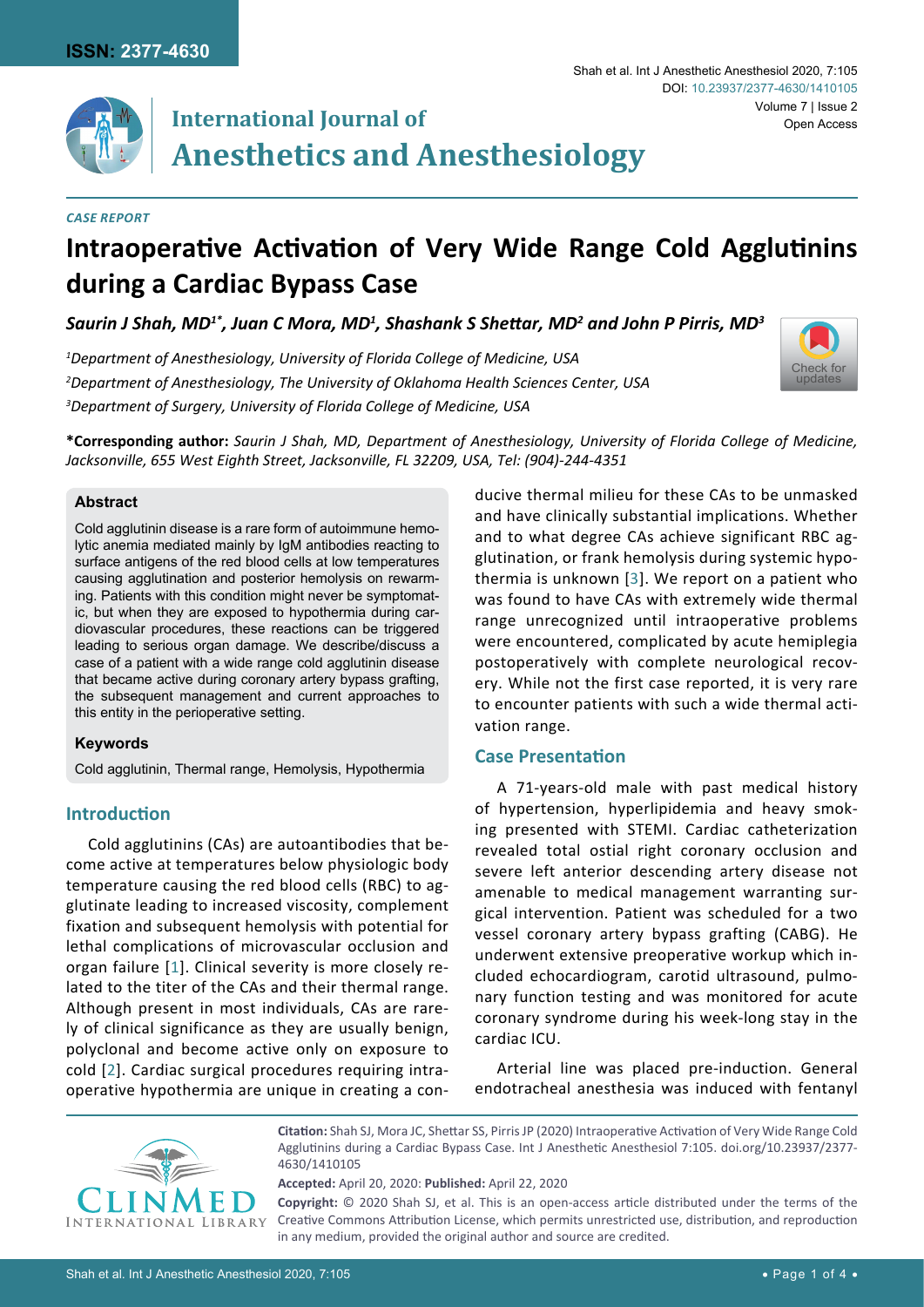500 mg, propofol 50 mg and rocuronium 60 mg using standard ASA monitors along with cerebral oximetry, bispectral index (BIS) and transesophageal echocardiography. ACT-guided heparin was administered for anticoagulation prior to aortic cross clamping. Upon initiation of cardiopulmonary bypass, retrograde cold cardioplegia was used to arrest the heart and patient was cooled down to 33.8 °C. During the coronary anastomoses, the cardioplegia line was observed to have high pressures and became partially occluded. An increased amount of sludging and small clots were also observed by the surgeon, which was highly uncommon in the presence of adequate anticoagulation as monitored by the ACT. A review of the patient`s electronic medical record (EMR) revealed presence of a cold autoantibody that was not picked up preoperatively. The cold antibody had a wide thermal range from 4 °C to 37 °C with a high titter. The surgeon immediately administered copious amounts of warm cardioplegia and patient was rewarmed. Aortic cross clamp time was 45 minutes. Patient remained hemodynamically stable throughout the case requiring only minimal pressor support and no significant changes were evidenced in the cerebral oximetry monitor or urine. He was transferred intubated to cardiac ICU on low dose epinephrine and milrinone.

Patient was weaned from mechanical ventilation and extubated uneventfully three hours postoperatively. Post-extubation, patient was found to have acute onset left sided hemiplegia with non-fluent aphasia. An emergent CT scan of the head showed multifocal white matter hypodensities with no significant acute changes. All the routine postoperative laboratory findings including electrolytes, ECG and a repeat CT scan of head were found to be normal. Patient recovered to his baseline neurologic status within 36-48 hours postoperatively. He was eventually discharged to follow standard cardiac rehabilitation after being cleared by speech therapist, physical and occupational therapies.

#### **Discussion**

Cold agglutinin disease (CAD) is a hemolytic process with an incidence of approximately one per million people per year[[4](#page-2-3),[5\]](#page-2-4). CAD is mainly mediated by IgM proteins directed against the 'I/'' antigens located on the red blood cells (RBC) surface, which leads to activation of the complement system and allows the C3b molecule to attach to the RBC membrane resulting in agglutination of RBC when exposed to cold temperatures. On rewarming, the IgM molecule gets detached allowing agglutinated erythrocytes to separate from each other while C3b remains bound to membrane. A portion of these C3b-coated RBCs is sequestered and ultimately lysed by the Kupffer cells in the liver resulting in extravascular hemolysis [[6](#page-3-5)]. IgM molecules can be polyclonal, typically seen in the post infectious setting (by micro-

organisms as Mycoplasma, legionella and Epstein Barr virus) [[4,](#page-2-3)[7](#page-3-0)] or monoclonal. Monoclonal IgM antibodies are classically present in older adults (> 70 years) and it is often associated with an underlying lymphoproliferative disorder in approximately 75% of the cases [[4,](#page-2-3)[8](#page-3-1)].

The agglutination reaction is composed by two phases: Agglutination with cold, and hemolysis on rewarming. The occurrence of one or the other will vary according to the CAs intrinsic characteristics. The thermal amplitude is defined as the highest temperature at which the CAs react with the antigen. In general, the clinical significance of the CAD depends more on the thermal amplitude than on the titer [\[5](#page-2-4),[7](#page-3-0)[-9](#page-3-2)]. The higher the thermal amplitude results in a more severe presentation of the disease [[9\]](#page-3-2). Cold agglutinins should not be confused with cold agglutinin disease, given that low titer cold autoantibodies (< 1: 40) can be detected in virtually all normal subjects under appropriate conditions and are clinically insignificant [\[10\]](#page-3-3).

By definition most of the patients with CAD will have anemia, but due to body compensation mechanisms, less than 40% of patients exhibit symptoms (livedo reticularis, Raynaud disease, acrocyanosis and cutaneous necrosis) which are a result of peripheral agglutination of RBCs during their transit through distal and colder parts of the body [[4](#page-2-3)].

Using strategies to mainly avoid hypothermic exposure, plays the main role in management of CAD [[4,](#page-2-3)[7](#page-3-0),[11\]](#page-3-4). Diverse medical management including corticosteroids, alkylating agents and rituximab have been utilized with different responses [[4](#page-2-3)-[8,](#page-3-1)[11\]](#page-3-4). Ultimately surgical intervention involving splenectomy is not recommended in these patients given that the extravascular hemolysis predominantly takes place in the liver and not the spleen [\[7](#page-3-0),[11\]](#page-3-4).

Patients with CAD presenting for surgical procedures might require none or minimal perioperative preparation, however, procedures requiring hypothermia like cardiac surgery and deep hypothermic circulatory arrest carry a significant risk of morbidity [[8](#page-3-1)]. The neuroprotective advantage of hypothermia makes it a favorable strategy in these procedures were it is common to use cold blood cardioplegia below 10 °C, thus exposing the blood to vulnerable temperatures with the potential to cause agglutination and/or hemolysis with subsequent severe anemia, myocardial and other end organ dysfunction [[8](#page-3-1)].

Multiple strategies have been used to prepare and manage these patients exposed this type of procedures. Interventions can be classified according to the portion of the perioperative period that can be used [\(Table 1\)](#page-2-5).

Thus, CAD poses a unique challenge characterized by multifactorial etiology, myriad of clinical presen-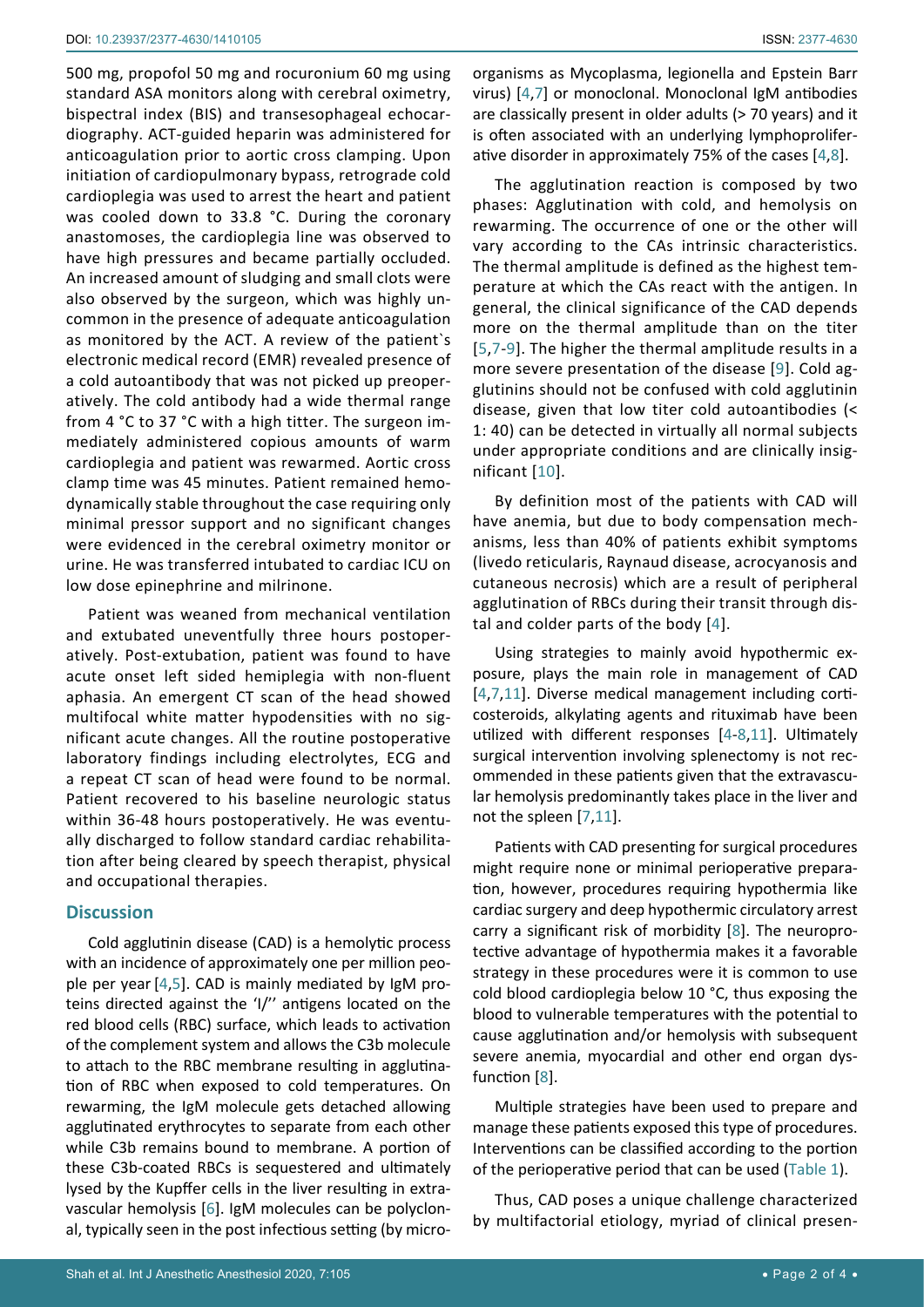#### **Preoperative:**

- <span id="page-2-5"></span>Since most of the IgM is intravascular, some authors have proposed the use of plasma exchange with fresh frozen plasma [[4,](#page-2-3)[8](#page-3-1)[-11](#page-3-4)].
- Determine the specific cold agglutinin thermal-range to guide intraoperative hypothermic limit [[8](#page-3-1)[,9](#page-3-2)].
- Titer levels and hematology consult might be beneficial  $[1,8,10]$  $[1,8,10]$  $[1,8,10]$  $[1,8,10]$  $[1,8,10]$  $[1,8,10]$ .
- Patients with very low hemoglobin levels might require transfusions of RBCs and/or erythropoietin to optimize oxygen carrying capacity [\[7](#page-3-0),[8](#page-3-1)[,11](#page-3-4)].
- Maintain normothermia [[1](#page-2-1)[,4](#page-2-3),[8\]](#page-3-1).

#### **Intraoperative:**

- • Use of warmed products, including bypass priming fluids, blood products, intravenous fluids and anesthetic gases [\[1](#page-2-1),[4,](#page-2-3)[8](#page-3-1)[-10](#page-3-3)].
- Using body-warming blankets and elevation of operating room temperature [[1](#page-2-1)[,4](#page-2-3),[8](#page-3-1)[,10](#page-3-3)].
- Intraoperative monitoring of core body temperature to continuously stay above the reactive thermal amplitude of the CA antibodies [[4](#page-2-3)[,10](#page-3-3)].
- • Cardioplegia and CBP modifications
- Maintain normothermia or moderate hypothermia above the thermal range [[8](#page-3-1)[,10](#page-3-3)].
- Avoidance of cardioplegia [[1](#page-2-1)[,8](#page-3-1),[12\]](#page-3-6).
- Use warm blood cardioplegia  $[2,3,8,9]$  $[2,3,8,9]$  $[2,3,8,9]$  $[2,3,8,9]$  $[2,3,8,9]$  $[2,3,8,9]$  $[2,3,8,9]$ .
- Complete coronary and cardiac washout with intermittent cold crystalloid [[9](#page-3-2)[,11](#page-3-4)[-14](#page-3-7)].
- Cold blood cardioplegia in patients with CA and low thermal amplitudes [[8\]](#page-3-1).
- If cold agglutinin disease is discovered intraoperatively
- Return patient to normothermia or to moderate hypothermia  $[8,13]$  $[8,13]$  $[8,13]$ .
- Use of warm blood cardioplegia  $[8,10]$  $[8,10]$  $[8,10]$  $[8,10]$ .
- Switch from blood to cold crystalloid cardioplegia (may provide inferior myocardial protection) [\[8](#page-3-1),[10\]](#page-3-3).

#### **Postoperative**

- Keep the patient warm at all times  $[4,8]$  $[4,8]$  $[4,8]$ .
- Be vigilant for symptoms and signs of possible end organ damage [\[9](#page-3-2)].
- Transfuse as needed  $[4,8]$  $[4,8]$  $[4,8]$ .

tations, triggers, variable outcomes and diverse management strategies.

We are presenting a unique and interesting case because despite this patient's wide range of CA (-4 to 37 °C) he was asymptomatic prior to surgery, even with CA antibodies reacting at normal body temperature. It is believed that the cooling of the patient might have led to the activation of the cold-reactive antibody leading to the acute CVA episode. A MRI scan of the brain could have facilitated in confirming the cause of the CVA, however the presence of pacing wires in the patient contraindicated the MRI scan. Learning from such adverse events is critical in our efforts to improve the care we provide.

# **Conclusion**

Health care, especially hospital-based, is a highly complex integration of multiple providers performing high-risk procedures and administering potentially harmful medications to patients with significant underlying disease. It is not surprising, then, that some patients are harmed by the very health care that is intended to help them. A root cause analysis (RCA) was conducted by the QI division of our Anesthesiology department to identify the key factors that could possibly have contributed this cold-agglutinin relat-

ed problem. Initially developed to analyze industrial accidents, RCA is now widely deployed as an error analysis tool in health care. RCA is unique to our residency training and to the best of our knowledge, the Anesthesiology department at UF COM Jacksonville is probably the only Anesthesiology Program in the country to use resident-driven RCAs for scrutiny of adverse events and the teaching of QI concepts. Based on our RCA recommendations, we were able to implement certain vital changes to help improve patient safety and quality of care.

# **References**

- <span id="page-2-1"></span>1. [Bratkovic K, Fahy C \(2008\) Anesthesia for off-pump coro](https://www.ncbi.nlm.nih.gov/pubmed/18503940)[nary artery surgery in a patient with cold agglutinin disease.](https://www.ncbi.nlm.nih.gov/pubmed/18503940)  [J Cardiothorac Vasc Anesth 22: 449-452.](https://www.ncbi.nlm.nih.gov/pubmed/18503940)
- <span id="page-2-2"></span>2. [Cho SH, Kim DH, Kwak YT \(2014\) Normothermic cardiac](https://www.ncbi.nlm.nih.gov/pubmed/24782963)  [surgery with warm blood cardioplegia in patient with cold](https://www.ncbi.nlm.nih.gov/pubmed/24782963)  [agglutinins. Korean J Thorac Cardiovasc Surg 47: 133-136.](https://www.ncbi.nlm.nih.gov/pubmed/24782963)
- <span id="page-2-0"></span>3. [Kansaku R, Kuwaki K, Amano A, Inaba H, Tambara K, et al.](https://www.ncbi.nlm.nih.gov/pubmed/22791002)  [\(2012\) Aortic valve replacement to a patient with high titer](https://www.ncbi.nlm.nih.gov/pubmed/22791002)  [of cold agglutinin. Ann Thorac Cardiovasc Surg 18: 259-](https://www.ncbi.nlm.nih.gov/pubmed/22791002) [261.](https://www.ncbi.nlm.nih.gov/pubmed/22791002)
- <span id="page-2-3"></span>4. [Swiecicki PL, Hegerova LT, Gertz MA \(2013\) Cold aggluti](https://www.ncbi.nlm.nih.gov/pubmed/23757733)[nin disease. Blood 122: 1114-1121.](https://www.ncbi.nlm.nih.gov/pubmed/23757733)
- <span id="page-2-4"></span>5. [Berentsen S, Tjønnfjord GE \(2012\) Diagnosis and treat](https://www.ncbi.nlm.nih.gov/pubmed/22330255)[ment of cold agglutinin mediated autoimmune hemolytic](https://www.ncbi.nlm.nih.gov/pubmed/22330255)  [anemia. Blood Rev 26: 107-115.](https://www.ncbi.nlm.nih.gov/pubmed/22330255)